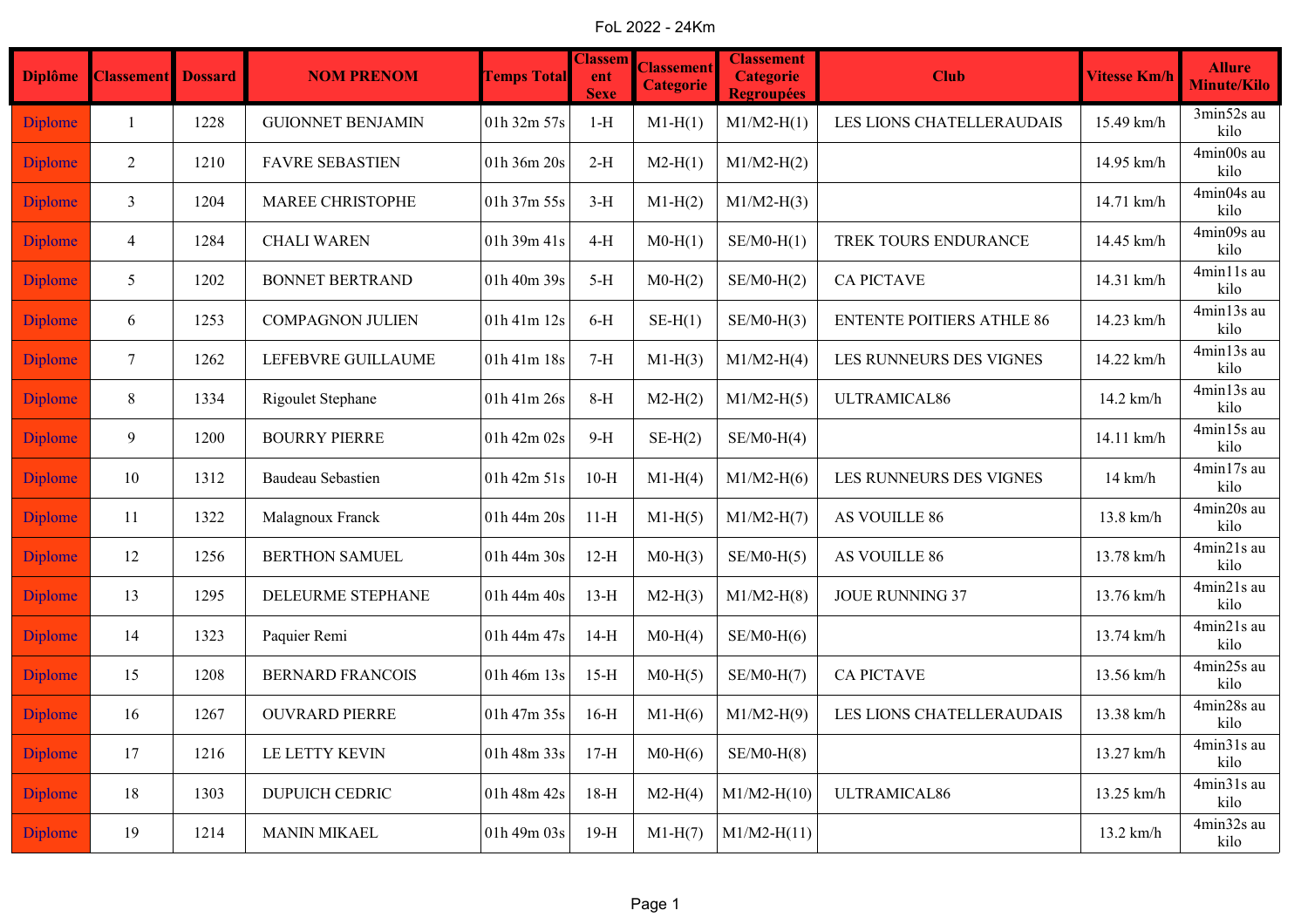FoL 2022 - 24Km

| <b>Diplôme</b> | <b>Classement</b> Dossard |      | <b>NOM PRENOM</b>                  | <b>Temps Total</b> | <b>Classem</b><br>ent<br><b>Sexe</b> | <b>Classement</b><br><b>Categorie</b> | <b>Classement</b><br><b>Categorie</b><br><b>Regroupées</b> | <b>Club</b>                            | <b>Vitesse Km/h</b> | <b>Allure</b><br><b>Minute/Kilo</b> |
|----------------|---------------------------|------|------------------------------------|--------------------|--------------------------------------|---------------------------------------|------------------------------------------------------------|----------------------------------------|---------------------|-------------------------------------|
| <b>Diplome</b> | 20                        | 1235 | <b>HALBERT ROMAIN</b>              | 01h 50m 56s        | $20-H$                               | $M0-H(7)$                             | $SE/M0-H(9)$                                               | LES GALOPINS BAILLARGEOIS              | 12.98 km/h          | 4min37s au<br>kilo                  |
| <b>Diplome</b> | 21                        | 1272 | CERVERA--LARRICQ<br><b>NICOLAS</b> | 01h 51m 11s        | $21-H$                               | $ES-H(1)$                             | $ES-H(1)$                                                  |                                        | 12.95 km/h          | 4min37s au<br>kilo                  |
| <b>Diplome</b> | 22                        | 1231 | <b>BERNARDON JEAN-LUC</b>          | 01h 51m 21s        | $22-H$                               | $M3-H(1)$                             | $M3/M4-H(1)$                                               |                                        | 12.93 km/h          | 4min38s au<br>kilo                  |
| <b>Diplome</b> | 23                        | 1329 | <b>Fitour Damien</b>               | 01h 52m 26s        | $23-H$                               | $M0-H(8)$                             | $SE/M0-H(10)$                                              |                                        | 12.81 km/h          | 4min41s au<br>kilo                  |
| <b>Diplome</b> | 24                        | 1227 | PELLETIER JEAN-MARC                | 01h 52m 41s        | $24-H$                               | $M3-H(2)$                             | $M3/M4-H(2)$                                               | TEAM TRI 86                            | 12.78 km/h          | 4min41s au<br>kilo                  |
| <b>Diplome</b> | 25                        | 1266 | <b>ANTOINE SYLVAIN</b>             | 01h 52m 48s        | $25-H$                               | $M3-H(3)$                             | $M3/M4-H(3)$                                               | <b>TRIATHLON CLUB</b><br>CHATELLERAULT | 12.77 km/h          | 4min42s au<br>kilo                  |
| <b>Diplome</b> | 26                        | 1246 | <b>LERAT ALAIN</b>                 | 01h 52m 52s        | $26-H$                               | $M3-H(4)$                             | $M3/M4-H(4)$                                               | LES GALOPINS. BAILLARGEOIS             | 12.76 km/h          | 4min42s au<br>kilo                  |
| <b>Diplome</b> | 27                        | 1248 | <b>COZ DAVID</b>                   | 01h 53m 04s        | $27-H$                               | $M0-H(9)$                             | $SE/M0-H(11)$                                              | <b>TEAM HEANAFF</b>                    | 12.74 km/h          | 4min42s au<br>kilo                  |
| <b>Diplome</b> | 28                        | 1217 | <b>BOULOUX MATHIEU</b>             | 01h 53m 22s        | $28-H$                               | $M1-H(8)$                             | $M1/M2-H(12)$                                              | LES RUNNEURS DES VIGNES                | 12.7 km/h           | 4min43s au<br>kilo                  |
| <b>Diplome</b> | 29                        | 1298 | <b>BOULLIER FABRICE</b>            | 01h 53m 53s        | $29-H$                               | $M2-H(5)$                             | $M1/M2-H(13)$                                              | SAINTE MAURE ATHLETIC<br>$CLUB*$       | 12.64 km/h          | 4min44s au<br>kilo                  |
| <b>Diplome</b> | 30                        | 1251 | GUYONNEAU MICKAEL                  | 01h 54m 36s        | $30-H$                               | $M2-H(6)$                             | $M1/M2-H(14)$                                              | AS VOUILLE 86                          | 12.57 km/h          | 4min46s au<br>kilo                  |
| <b>Diplome</b> | 31                        | 1338 | Landron Thierry                    | 01h 54m 45s        | $31-H$                               | $M1-H(9)$                             | $M1/M2-H(15)$                                              |                                        | 12.55 km/h          | 4min46s au<br>kilo                  |
| <b>Diplome</b> | 32                        | 1223 | <b>MAUGIN GAEL</b>                 | 01h 55m 01s        | $32-H$                               | $M2-H(7)$                             | $M1/M2-H(16)$                                              | SAINTE MAURE ATHLETIC<br>$CLUB*$       | 12.52 km/h          | 4min47s au<br>kilo                  |
| <b>Diplome</b> | 33                        | 1242 | <b>ISSAADI SAMY</b>                | $01h$ 55m $10s$    | $33-H$                               | $SE-H(3)$                             | $SE/M0-H(12)$                                              |                                        | $12.5$ km/h         | 4min47s au<br>kilo                  |
| <b>Diplome</b> | 34                        | 1337 | Doussot Emmanuel                   | 01h 55m 44s        | $34-H$                               | $M1-H(10)$                            | $M1/M2-H(17)$                                              |                                        | 12.44 km/h          | 4min49s au<br>kilo                  |
| <b>Diplome</b> | 35                        | 1211 | <b>GUILLON DAVID</b>               | 01h 56m 00s        | $35-H$                               | $M3-H(5)$                             | $M3/M4-H(5)$                                               | <b>CA PICTAVE</b>                      | 12.41 km/h          | 4min50s au<br>kilo                  |
| <b>Diplome</b> | 36                        | 1237 | LE MOING ARIANE                    | 01h 56m 00s        | $1-F$                                | $M2-F(1)$                             | $M1/M2-F(1)$                                               | <b>CA PICTAVE</b>                      | 12.41 km/h          | 4min50s au<br>kilo                  |
| <b>Diplome</b> | 37                        | 1219 | <b>JUSSIAME FRANCK</b>             | 01h 56m 28s        | $36-H$                               | $M3-H(6)$                             | $M3/M4-H(6)$                                               |                                        | 12.36 km/h          | 4min51s au<br>kilo                  |
| <b>Diplome</b> | 38                        | 1285 | PANARIOUX VINCENT                  | 01h 56m 59s        | $37-H$                               | $M0-H(10)$                            | $SE/M0-H(13)$                                              |                                        | 12.31 km/h          | 4min52s au<br>kilo                  |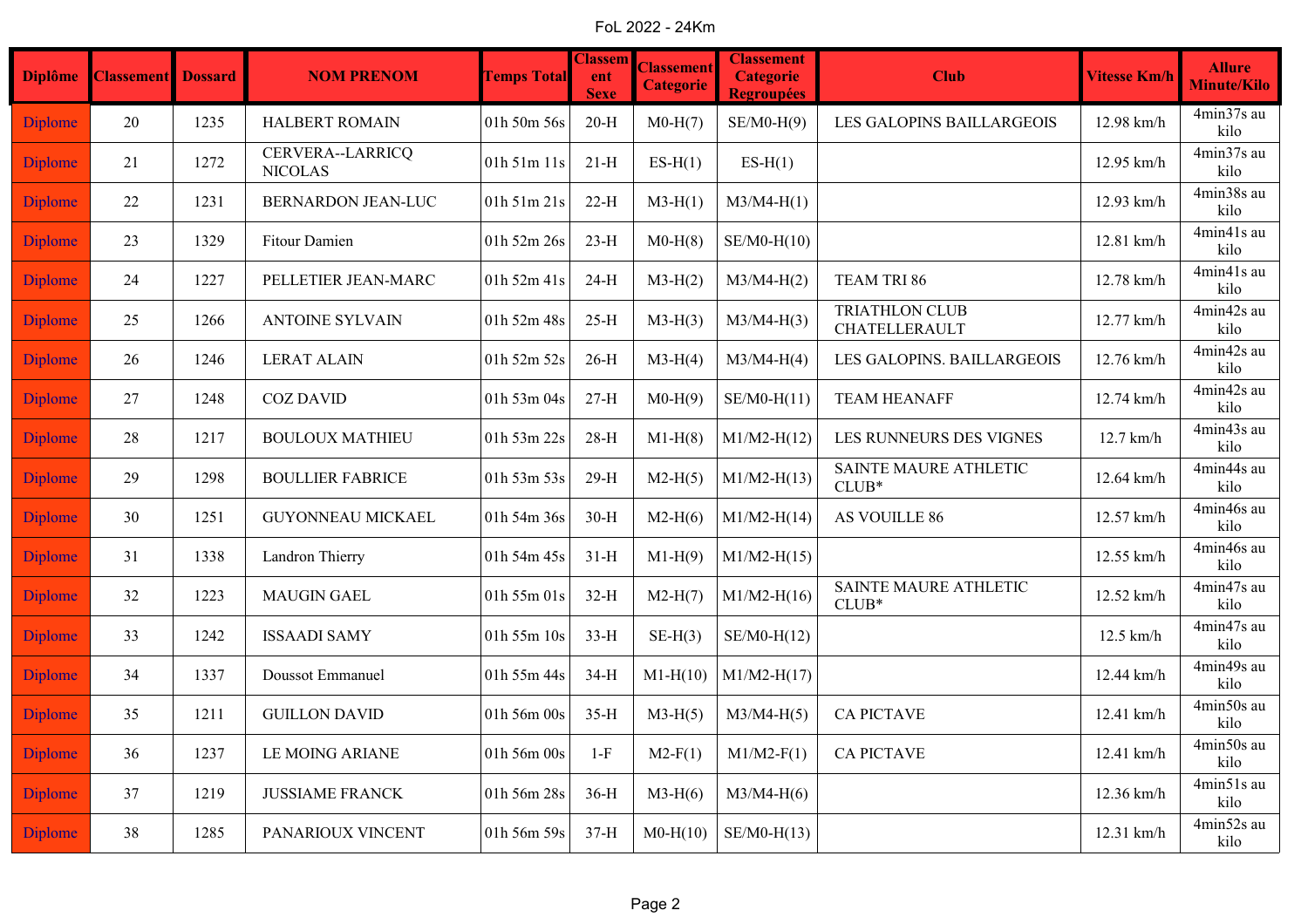FoL 2022 - 24Km

| <b>Diplôme</b> | <b>Classement</b> Dossard |      | <b>NOM PRENOM</b>      | <b>Temps Total</b> | <b>Classem</b><br>ent<br><b>Sexe</b> | <b>Classement</b><br><b>Categorie</b> | <b>Classement</b><br><b>Categorie</b><br><b>Regroupées</b> | <b>Club</b>                      | <b>Vitesse Km/h</b> | <b>Allure</b><br>Minute/Kilo           |
|----------------|---------------------------|------|------------------------|--------------------|--------------------------------------|---------------------------------------|------------------------------------------------------------|----------------------------------|---------------------|----------------------------------------|
| <b>Diplome</b> | 39                        | 1206 | <b>GUILLET PATRICK</b> | 01h 57m 11s        | $38-H$                               | $M6-H(1)$                             | $M5/M6-H(1)$                                               | ULTRAMICAL86                     | 12.29 km/h          | 4min52s au<br>kilo                     |
| <b>Diplome</b> | 40                        | 1261 | <b>DUPUIS MAXIME</b>   | 01h 57m 13s        | $39-H$                               | $M0-H(11)$                            | $SE/M0-H(14)$                                              |                                  | 12.28 km/h          | 4min53s au<br>kilo                     |
| <b>Diplome</b> | 41                        | 1315 | Dervout Mickael        | 01h 57m 40s        | $40-H$                               | $M0-H(12)$                            | $SE/M0-H(15)$                                              | <b>LES GAZELLES ANTRAN</b>       | 12.24 km/h          | 4min54s au<br>kilo                     |
| <b>Diplome</b> | 42                        | 1229 | <b>DAVID AURORE</b>    | 01h 58m 03s        | $2-F$                                | $M0-F(1)$                             | $SE/M0-F(1)$                                               | <b>CA PICTAVE</b>                | $12.2$ km/h         | 4min55s au<br>kilo                     |
| <b>Diplome</b> | 43                        | 1325 | Querrioux Melanie      | 01h 58m 21s        | $3-F$                                | $M2-F(2)$                             | $M1/M2-F(2)$                                               | ULTRAMICAL86                     | 12.17 km/h          | 4min55s au<br>kilo                     |
| <b>Diplome</b> | 44                        | 1321 | Lagner Cyril           | 01h 59m 25s        | $41-H$                               | $M0-H(13)$                            | $SE/M0-H(16)$                                              | <b>LES FONDUS</b>                | 12.06 km/h          | 4min58s au<br>kilo                     |
| <b>Diplome</b> | 45                        | 1297 | <b>GUILLON GABIN</b>   | 01h 59m 32s        | $42-H$                               | $M0-H(14)$                            | $SE/M0-H(17)$                                              |                                  | 12.05 km/h          | 4min58s au<br>kilo                     |
| <b>Diplome</b> | 46                        | 1218 | <b>GOYER MATTHIEU</b>  | 02h 00m 10s        | $43-H$                               | $SE-H(4)$                             | $SE/M0-H(18)$                                              |                                  | 11.98 km/h          | $5\mathrm{min}00\mathrm{s}$ au<br>kilo |
| <b>Diplome</b> | 47                        | 1269 | <b>MERCERON GILDAS</b> | 02h 00m 18s        | 44-H                                 | $M2-H(8)$                             | $M1/M2-H(18)$                                              | <b>ENTENTE POITIERS ATHLE 86</b> | 11.97 km/h          | 5min00s au<br>kilo                     |
| <b>Diplome</b> | 48                        | 1205 | <b>BENAY LUDOVIC</b>   | 02h 01m 10s        | $45-H$                               | $M1-H(11)$                            | $M1/M2-H(19)$                                              | LES LIONS CHATELLERAUDAIS        | 11.88 km/h          | 5min02s au<br>kilo                     |
| <b>Diplome</b> | 49                        | 1276 | <b>SORAIN ALAIN</b>    | 02h 01m 36s        | $46-H$                               | $M4-H(1)$                             | $M3/M4-H(7)$                                               | <b>KBTRI</b>                     | 11.84 km/h          | 5min04s au<br>kilo                     |
| <b>Diplome</b> | 50                        | 1318 | Grange Guillaume       | 02h 01m 45s        | $47-H$                               | $M0-H(15)$                            | SE/M0-H(19)                                                |                                  | 11.83 km/h          | 5min04s au<br>kilo                     |
| <b>Diplome</b> | 51                        | 1232 | FONTAINE THOMAS        | 02h 02m 26s        | $48-H$                               | $M1-H(12)$                            | $M1/M2-H(20)$                                              |                                  | 11.76 km/h          | 5min06s au<br>kilo                     |
| <b>Diplome</b> | 52                        | 1243 | <b>FREILE JOSE</b>     | 02h 02m 27s        | 49-H                                 | $M3-H(7)$                             | $M3/M4-H(8)$                                               |                                  | 11.76 km/h          | 5min06s au<br>kilo                     |
| <b>Diplome</b> | 53                        | 1226 | <b>COURTEL MANUEL</b>  | 02h 02m 34s        | $50-H$                               | $M0-H(16)$                            | $SE/M0-H(20)$                                              | <b>LES FONDUS</b>                | 11.75 km/h          | 5min06s au<br>kilo                     |
| <b>Diplome</b> | 54                        | 1275 | MERON MICKAEL          | 02h 03m 13s        | $51-H$                               | $M1-H(13)$                            | $M1/M2-H(21)$                                              | LENCLOITRE JC86                  | 11.69 km/h          | 5min08s au<br>kilo                     |
| <b>Diplome</b> | 55                        | 1265 | PEROCHEAU MEHDI        | 02h 04m 04s        | $52-H$                               | $SE-H(5)$                             | $SE/M0-H(21)$                                              |                                  | $11.61$ km/h        | 5min10s au<br>kilo                     |
| <b>Diplome</b> | 56                        | 1212 | PREVOST BRUNO          | 02h 04m 07s        | $53-H$                               | $M2-H(9)$                             | $M1/M2-H(22)$                                              |                                  | $11.6$ km/h         | 5min10s au<br>kilo                     |
| <b>Diplome</b> | 57                        | 1230 | BERNARDON MARIE-LAURE  | 02h 04m 11s        | $4-F$                                | $M2-F(3)$                             | $M1/M2-F(3)$                                               |                                  | $11.6$ km/h         | 5min10s au<br>kilo                     |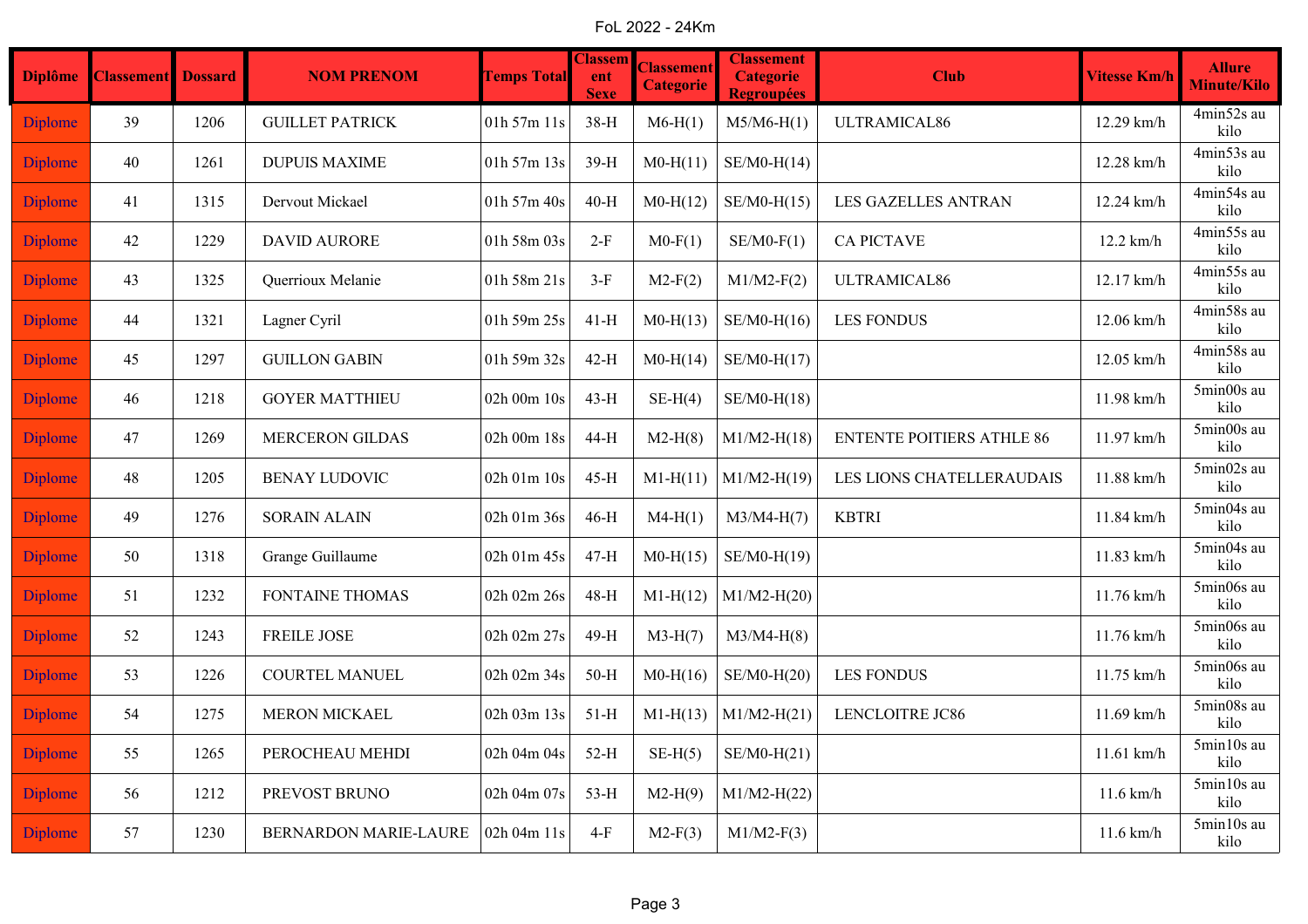FoL 2022 - 24Km

| <b>Diplôme</b> | <b>Classement</b> | <b>Dossard</b> | <b>NOM PRENOM</b>       | <b>Temps Total</b> | <b>Classem</b><br>ent<br><b>Sexe</b> | <b>Classement</b><br><b>Categorie</b> | <b>Classement</b><br><b>Categorie</b><br><b>Regroupées</b> | <b>Club</b>                      | <b>Vitesse Km/h</b> | <b>Allure</b><br><b>Minute/Kilo</b> |
|----------------|-------------------|----------------|-------------------------|--------------------|--------------------------------------|---------------------------------------|------------------------------------------------------------|----------------------------------|---------------------|-------------------------------------|
| <b>Diplome</b> | 58                | 1278           | <b>TANGUY YVAN</b>      | 02h 05m 12s        | 54-H                                 | $M0-H(17)$                            | SE/M0-H(22)                                                |                                  | $11.5$ km/h         | 5min13s au<br>kilo                  |
| <b>Diplome</b> | 59                | 1236           | <b>GUYET THIERRY</b>    | 02h 05m 37s        | $55-H$                               | $M3-H(8)$                             | $M3/M4-H(9)$                                               | LENCLOITRE JOGGING CLUB          | 11.46 km/h          | 5min14s au<br>kilo                  |
| <b>Diplome</b> | 60                | 1271           | <b>ERIC AUBUGEAU</b>    | 02h 05m 48s        | 56-H                                 | $M5-H(1)$                             | $M5/M6-H(2)$                                               | LES RUNNEURS DES VIGNES          | 11.45 km/h          | 5min14s au<br>kilo                  |
| <b>Diplome</b> | 61                | 1207           | DESCHAMPS MARTIAL       | 02h 06m 01s        | $57-H$                               | $M2-H(10)$                            | $M1/M2-H(23)$                                              | MONT RUN MONTMORILLON            | 11.43 km/h          | 5min15s au<br>kilo                  |
| <b>Diplome</b> | 62                | 1332           | Ausanneau Mickael       | 02h 06m 05s        | 58-H                                 | $M0-H(18)$                            | $SE/M0-H(23)$                                              |                                  | 11.42 km/h          | 5min15s au<br>kilo                  |
| <b>Diplome</b> | 63                | 1239           | PORTERE LUDOVIC         | 02h 06m 19s        | 59-H                                 | $M2-H(11)$                            | $M1/M2-H(24)$                                              | MILLE PATTES DE BUXEROLLES       | $11.4$ km/h         | 5min15s au<br>kilo                  |
| <b>Diplome</b> | 64                | 1314           | <b>Bertrand Bruno</b>   | 02h 07m 33s        | $60-H$                               | $M1-H(14)$                            | $M1/M2-H(25)$                                              | <b>CA PICTAVE</b>                | 11.29 km/h          | 5min18s au<br>kilo                  |
| <b>Diplome</b> | 65                | 1222           | <b>BENNEJEAN CECILE</b> | 02h 07m 45s        | $5-F$                                | $M2-F(4)$                             | $M1/M2-F(4)$                                               | LES CAVALEURS DU CLAIN           | 11.27 km/h          | 5min19s au<br>kilo                  |
| <b>Diplome</b> | 66                | 1225           | <b>SABEL LUDOVIC</b>    | 02h 07m 46s        | $61-H$                               | $M1-H(15)$                            | $M1/M2-H(26)$                                              |                                  | 11.27 km/h          | 5min19s au<br>kilo                  |
| <b>Diplome</b> | 67                | 1320           | Kosyk Jenny             | 02h 08m 39s        | $6-F$                                | $M1-F(1)$                             | $M1/M2-F(5)$                                               | AS VOUILLE 86                    | 11.19 km/h          | 5min21s au<br>kilo                  |
| <b>Diplome</b> | 68                | 1291           | PAINGRIS BERNARD        | 02h 08m 45s        | $62-H$                               | $M5-H(2)$                             | $M5/M6-H(3)$                                               | <b>MAAC LUSIGNAN</b>             | 11.18 km/h          | 5min21s au<br>kilo                  |
| <b>Diplome</b> | 69                | 1296           | KORENFELD CHRISTIAN     | 02h 08m 45s        | $63-H$                               | $M6-H(2)$                             | $M5/M6-H(4)$                                               |                                  | 11.18 km/h          | 5min21s au<br>kilo                  |
| <b>Diplome</b> | 70                | 1209           | <b>CORNET NICOLAS</b>   | 02h 09m 37s        | $64-H$                               | $M3-H(9)$                             | $M3/M4-H(10)$                                              | <b>ENTENTE POITIERS ATHLE 86</b> | 11.11 km/h          | 5min24s au<br>kilo                  |
| <b>Diplome</b> | 71                | 1316           | Dumas Alexandra         | 02h 10m 51s        | $7-F$                                | $M2-F(5)$                             | $M1/M2-F(6)$                                               | <b>CA PICTAVE</b>                | $11 \text{ km/h}$   | 5min27s au<br>kilo                  |
| <b>Diplome</b> | 72                | 1310           | <b>BERGER CYRIL</b>     | 02h 12m 00s        | $65-H$                               | $SE-H(6)$                             | $SE/M0-H(24)$                                              |                                  | 10.91 km/h          | 5min30s au<br>kilo                  |
| <b>Diplome</b> | 73                | 1233           | DROUET VINCENT          | 02h 12m 09s        | 66-H                                 | $M2-H(12)$                            | $M1/M2-H(27)$                                              | LES GALOPINS BAILLARGEOIS        | $10.9$ km/h         | 5min30s au<br>kilo                  |
| Diplome        | 74                | 1324           | Pasturel Celine         | 02h 12m 51s        | $8-F$                                | $M2-F(6)$                             | $M1/M2-F(7)$                                               | <b>CA PICTAVE</b>                | 10.84 km/h          | 5min32s au<br>kilo                  |
| Diplome        | 75                | 1307           | <b>BIDEAU EMMANUEL</b>  | 02h 12m 52s        | $67-H$                               | $M1-H(16)$                            | $M1/M2-H(28)$                                              |                                  | 10.84 km/h          | 5min32s au<br>kilo                  |
| <b>Diplome</b> | 76                | 1247           | PETITGAS THIERRY        | 02h 12m 52s        | 68-H                                 | $M4-H(2)$                             | $M3/M4-H(11)$                                              | LES GALOPINS BAILLARGEOIS        | 10.84 km/h          | 5min32s au<br>kilo                  |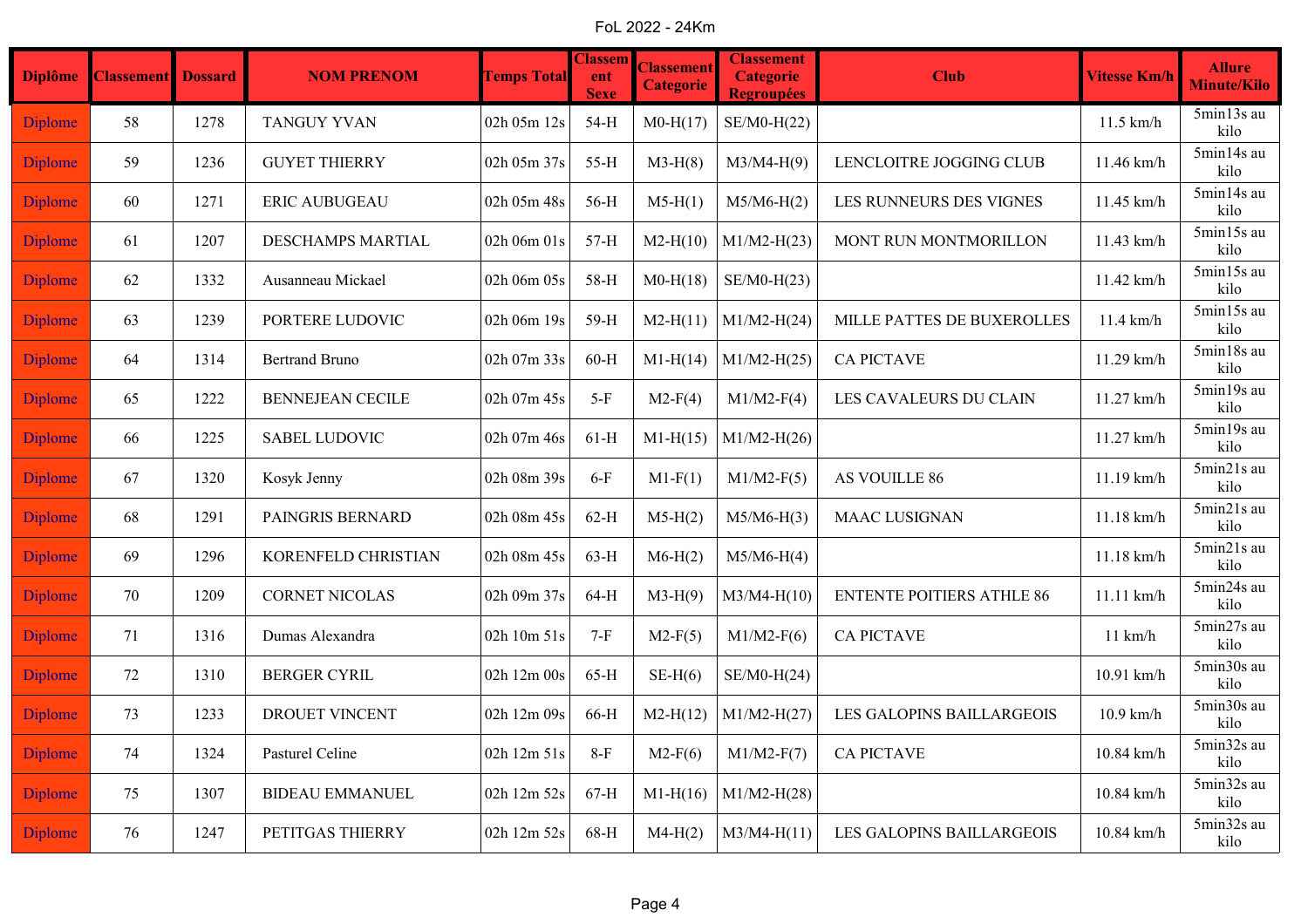FoL 2022 - 24Km

| <b>Diplôme</b> | <b>Classement</b> Dossard |      | <b>NOM PRENOM</b>          | <b>Temps Total</b> | <b>Classem</b><br>ent<br><b>Sexe</b> | <b>Classement</b><br><b>Categorie</b> | <b>Classement</b><br><b>Categorie</b><br><b>Regroupées</b> | <b>Club</b>                      | <b>Vitesse Km/h</b> | <b>Allure</b><br>Minute/Kilo |
|----------------|---------------------------|------|----------------------------|--------------------|--------------------------------------|---------------------------------------|------------------------------------------------------------|----------------------------------|---------------------|------------------------------|
| <b>Diplome</b> | 77                        | 1259 | PION JEAN-MICHEL           | 02h 13m 37s        | $69-H$                               | $M4-H(3)$                             | $M3/M4-H(12)$                                              | MILLE PATTES DE BUXEROLLES       | 10.78 km/h          | 5min34s au<br>kilo           |
| <b>Diplome</b> | 78                        | 1311 | <b>CHAINE STEPHANE</b>     | 02h 13m 39s        | $70-H$                               | $M3-H(10)$                            | $M3/M4-H(13)$                                              | LENCLOITRE JOGGING CLUB          | 10.77 km/h          | 5min34s au<br>kilo           |
| <b>Diplome</b> | 79                        | 1257 | NGUYEN MELISSANDRE         | 02h 13m 49s        | $9-F$                                | $JU-F(1)$                             | $JU-F(1)$                                                  |                                  | 10.76 km/h          | 5min34s au<br>kilo           |
| <b>Diplome</b> | 80                        | 1220 | THIRE PATRICK              | 02h 13m 51s        | $71-H$                               | $M4-H(4)$                             | $M3/M4-H(14)$                                              | LES GALOPINS DES BOIS            | 10.76 km/h          | 5min34s au<br>kilo           |
| <b>Diplome</b> | 81                        | 1238 | <b>BORDE DANIEL</b>        | 02h 13m 53s        | $72-H$                               | $M3-H(11)$                            | $M3/M4-H(15)$                                              | <b>LES GAZELLES ANTRAN</b>       | 10.76 km/h          | 5min34s au<br>kilo           |
| <b>Diplome</b> | 82                        | 1258 | NGUYEN MAGALI              | 02h 14m 23s        | $10-F$                               | $M3-F(1)$                             | $M3/M4-F(1)$                                               |                                  | 10.72 km/h          | 5min35s au<br>kilo           |
| <b>Diplome</b> | 83                        | 1277 | <b>BARON JEAN FRANCOIS</b> | 02h 16m 35s        | $73-H$                               | $M1-H(17)$                            | $M1/M2-H(29)$                                              | LES GALOPINS BAILLARGEOIS        | 10.54 km/h          | 5min41s au<br>kilo           |
| <b>Diplome</b> | 84                        | 1201 | <b>BERGEON CELINE</b>      | 02h 16m 52s        | $11-F$                               | $M0-F(2)$                             | $SE/M0-F(2)$                                               | LES CAVALEURS DU CLAIN           | 10.52 km/h          | 5min42s au<br>kilo           |
| <b>Diplome</b> | 85                        | 1224 | <b>HAY PIERRE</b>          | 02h 16m 55s        | 74-H                                 | $M5-H(3)$                             | $M5/M6-H(5)$                                               | <b>ENTENTE POITIERS ATHLE 86</b> | 10.52 km/h          | 5min42s au<br>kilo           |
| <b>Diplome</b> | 86                        | 1213 | <b>QUINTARD YOHAN</b>      | 02h 17m 18s        | $75-H$                               | $M0-H(19)$                            | $SE/M0-H(25)$                                              |                                  | 10.49 km/h          | 5min43s au<br>kilo           |
| <b>Diplome</b> | 87                        | 1260 | <b>MELY QUENTIN</b>        | 02h 17m 31s        | $76-H$                               | $SE-H(7)$                             | $SE/M0-H(26)$                                              |                                  | 10.47 km/h          | 5min43s au<br>kilo           |
| <b>Diplome</b> | 88                        | 1304 | <b>RAZA FIDELIS</b>        | 02h 17m 40s        | $77-H$                               | $M2-H(13)$                            | $M1/M2-H(30)$                                              | KANSEI RUNNING TEAM              | 10.46 km/h          | 5min44s au<br>kilo           |
| <b>Diplome</b> | 89                        | 1302 | <b>MARTIN ERIC</b>         | 02h 17m 59s        | 78-H                                 | $M3-H(12)$                            | $M3/M4-H(16)$                                              |                                  | 10.44 km/h          | 5min44s au<br>kilo           |
| <b>Diplome</b> | 90                        | 1273 | <b>GABOUT DANIEL</b>       | 02h 18m 19s        | 79-H                                 | $M5-H(4)$                             | $M5/M6-H(6)$                                               | <b>ASCORI</b>                    | 10.41 km/h          | 5min45s au<br>kilo           |
| <b>Diplome</b> | 91                        | 1286 | <b>GUERIN FREDERIC</b>     | 02h 18m 21s        | $80-H$                               | $M2-H(14)$                            | $M1/M2-H(31)$                                              | LES RUNNEURS DES VIGNES          | 10.41 km/h          | 5min45s au<br>kilo           |
| <b>Diplome</b> | 92                        | 1255 | <b>HUSER LAURENE</b>       | 02h 18m 37s        | $12-F$                               | $SE-F(1)$                             | $SE/M0-F(3)$                                               | AC BOULOGNE BILLANCOURT          | 10.39 km/h          | 5min46s au<br>kilo           |
| <b>Diplome</b> | 93                        | 1215 | <b>MALLET BRUNO</b>        | 02h 18m 55s        | $81-H$                               | $M3-H(13)$                            | $M3/M4-H(17)$                                              | <b>BALADINS DE JARDRES</b>       | 10.37 km/h          | 5min47s au<br>kilo           |
| <b>Diplome</b> | 94                        | 1240 | <b>DUPIN GUY</b>           | 02h 18m 56s        | $82-H$                               | $M6-H(3)$                             | $M5/M6-H(7)$                                               | <b>BALADINS DE JARDRES</b>       | 10.36 km/h          | 5min47s au<br>kilo           |
| <b>Diplome</b> | 95                        | 1245 | PELLIER DAVID              | 02h 19m 02s        | 83-H                                 | $M2-H(15)$                            | $ML/M2-H(32)$                                              |                                  | 10.36 km/h          | 5min47s au<br>kilo           |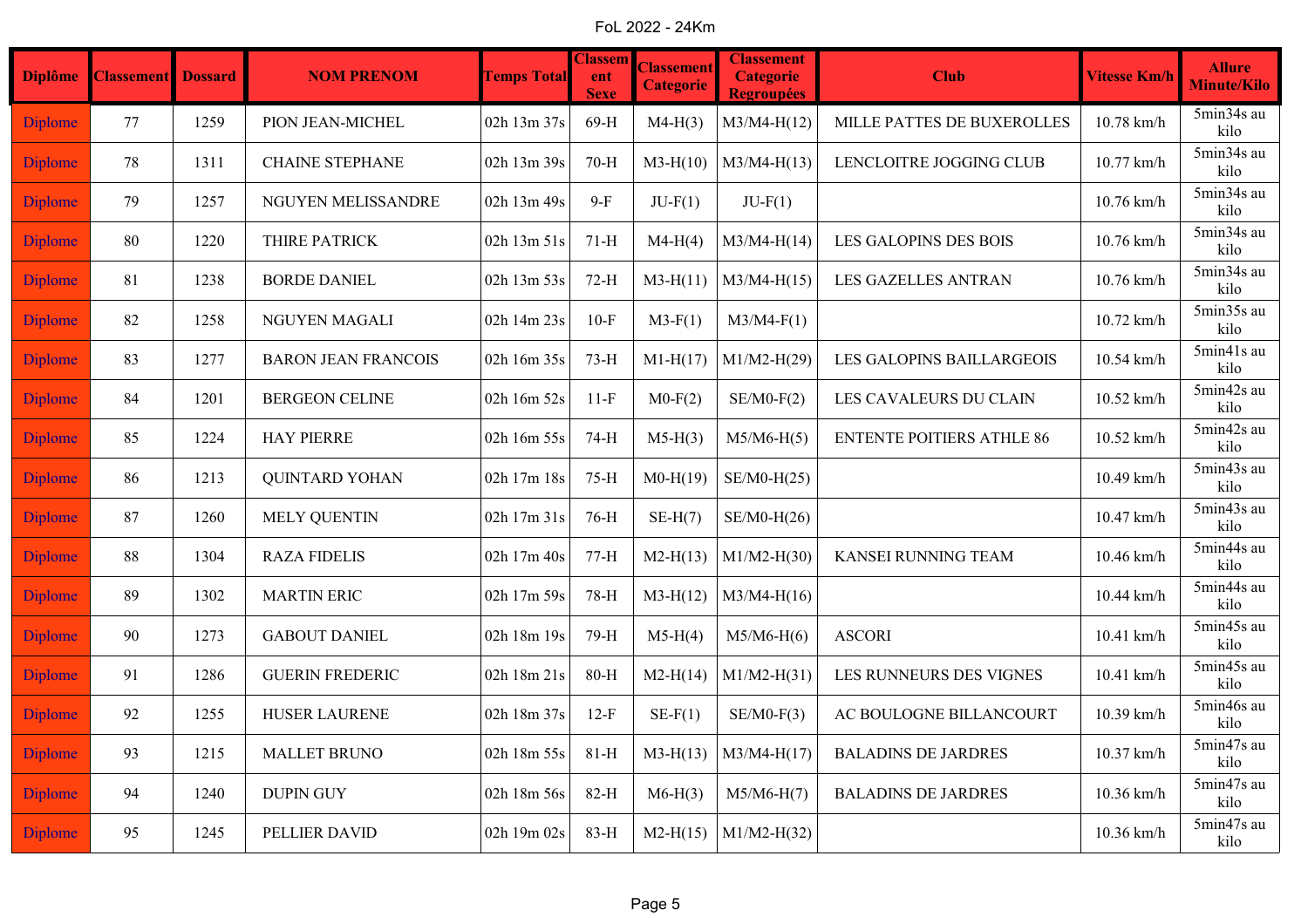FoL 2022 - 24Km

| <b>Diplôme</b> | <b>Classement</b> Dossard |      | <b>NOM PRENOM</b>              | <b>Temps Total</b> | <b>Classem</b><br>ent<br><b>Sexe</b> | <b>Classement</b><br><b>Categorie</b> | <b>Classement</b><br><b>Categorie</b><br><b>Regroupées</b> | <b>Club</b>                      | <b>Vitesse Km/h</b> | <b>Allure</b><br><b>Minute/Kilo</b> |
|----------------|---------------------------|------|--------------------------------|--------------------|--------------------------------------|---------------------------------------|------------------------------------------------------------|----------------------------------|---------------------|-------------------------------------|
| <b>Diplome</b> | 96                        | 1241 | <b>MELY BRUNO</b>              | 02h 19m 46s        | 84-H                                 | $M4-H(5)$                             | $M3/M4-H(18)$                                              |                                  | $10.3$ km/h         | 5min49s au<br>kilo                  |
| <b>Diplome</b> | 97                        | 1254 | NIVERT STEPHANE                | 02h 20m 34s        | 85-H                                 | $M2-H(16)$                            | $M1/M2-H(33)$                                              | LES CAVALEURS DU CLAIN           | 10.24 km/h          | 5min51s au<br>kilo                  |
| <b>Diplome</b> | 98                        | 1280 | MILLE CHRISTOPHE               | 02h 20m 57s        | 86-H                                 | $M3-H(14)$                            | $M3/M4-H(19)$                                              |                                  | 10.22 km/h          | 5min52s au<br>kilo                  |
| <b>Diplome</b> | 99                        | 1281 | PASQUAY VINCENT                | 02h 20m 59s        | 87-H                                 | $M4-H(6)$                             | $M3/M4-H(20)$                                              | VIVONNE LOISIRS                  | 10.21 km/h          | 5min52s au<br>kilo                  |
| <b>Diplome</b> | 100                       | 1264 | PARDE NICOLAS                  | 02h 21m 21s        | 88-H                                 | $M1-H(18)$                            | $M1/M2-H(34)$                                              |                                  | 10.19 km/h          | 5min53s au<br>kilo                  |
| <b>Diplome</b> | 101                       | 1306 | <b>BONNEAU MAGALI</b>          | 02h 22m 31s        | $13-F$                               | $M3-F(2)$                             | $M3/M4-F(2)$                                               | TOURS N AVENTURE                 | $10.1$ km/h         | 5min56s au<br>kilo                  |
| <b>Diplome</b> | 102                       | 1305 | ORY CHRISTIAN                  | 02h 22m 31s        | 89-H                                 | $M4-H(7)$                             | $M3/M4-H(21)$                                              |                                  | $10.1$ km/h         | 5min56s au<br>kilo                  |
| <b>Diplome</b> | 103                       | 1301 | <b>IMENEZ WILLY</b>            | 02h 22m 50s        | 90-H                                 | $M0-H(20)$                            | $SE/M0-H(27)$                                              |                                  | $10.08$ km/h        | 5min57s au<br>kilo                  |
| <b>Diplome</b> | 104                       | 1263 | <b>HOUSSAIS BRIGITTE</b>       | 02h 22m 52s        | $14-F$                               | $M3-F(3)$                             | $M3/M4-F(3)$                                               | VIVONNE LOISIRS                  | $10.08$ km/h        | 5min57s au<br>kilo                  |
| <b>Diplome</b> | 105                       | 1308 | <b>GONI ANDRE</b>              | 02h 25m 10s        | $91-H$                               | $M3-H(15)$                            | $M3/M4-H(22)$                                              |                                  | 9.92 km/h           | 6min02s au<br>kilo                  |
| <b>Diplome</b> | 106                       | 1274 | <b>MERON LE HEN CHRISTELLE</b> | 02h 25m 18s        | $15-F$                               | $M2-F(7)$                             | $M1/M2-F(8)$                                               | <b>LENCLOITRE JC86</b>           | 9.91 km/h           | 6min03s au<br>kilo                  |
| <b>Diplome</b> | 107                       | 1309 | <b>LACOUX ISABELLE</b>         | 02h 25m 40s        | $16-F$                               | $M2-F(8)$                             | $M1/M2-F(9)$                                               |                                  | 9.89 km/h           | 6min04s au<br>kilo                  |
| <b>Diplome</b> | 108                       | 1330 | Rabouin Jean                   | 02h 25m 44s        | 92-H                                 | $M4-H(8)$                             | $M3/M4-H(23)$                                              | <b>ENTENTE POITIERS ATHLE 86</b> | 9.88 km/h           | 6min04s au<br>kilo                  |
| <b>Diplome</b> | 109                       | 1300 | <b>AUDOUARD DANIEL</b>         | 02h 26m 10s        | 93-H                                 | $M0-H(21)$                            | $SE/M0-H(28)$                                              |                                  | 9.85 km/h           | 6min05s au<br>kilo                  |
| <b>Diplome</b> | 110                       | 1252 | RACLET CLOTILDE                | 02h 26m 28s        | $17-F$                               | $M0-F(3)$                             | $SE/M0-F(4)$                                               | AS VOUILLE 86                    | 9.83 km/h           | 6min06s au<br>kilo                  |
| <b>Diplome</b> | 111                       | 1268 | <b>RASTOIX FLORENT</b>         | 02h 28m 32s        | 94-H                                 | $M0-H(22)$                            | SE/M0-H(29)                                                |                                  | 9.69 km/h           | 6min11s au<br>kilo                  |
| <b>Diplome</b> | 112                       | 1249 | PORCHER DAVID                  | 02h 29m 37s        | 95-H                                 | $M1-H(19)$                            | $M1/M2-H(35)$                                              | 42KM195 LE BLANC                 | 9.62 km/h           | 6min14s au<br>kilo                  |
| <b>Diplome</b> | 113                       | 1327 | Recappe Valerie                | 02h 29m 53s        | $18-F$                               | $M2-F(9)$                             | $M1/M2-F(10)$                                              |                                  | $9.61$ km/h         | 6min14s au<br>kilo                  |
| <b>Diplome</b> | 114                       | 1319 | Guindron Celine                | 02h 29m 53s        | $19-F$                               | $M2-F(10)$                            | $M1/M2-F(11)$                                              | <b>AKROBITUM</b>                 | $9.61$ km/h         | 6min14s au<br>kilo                  |